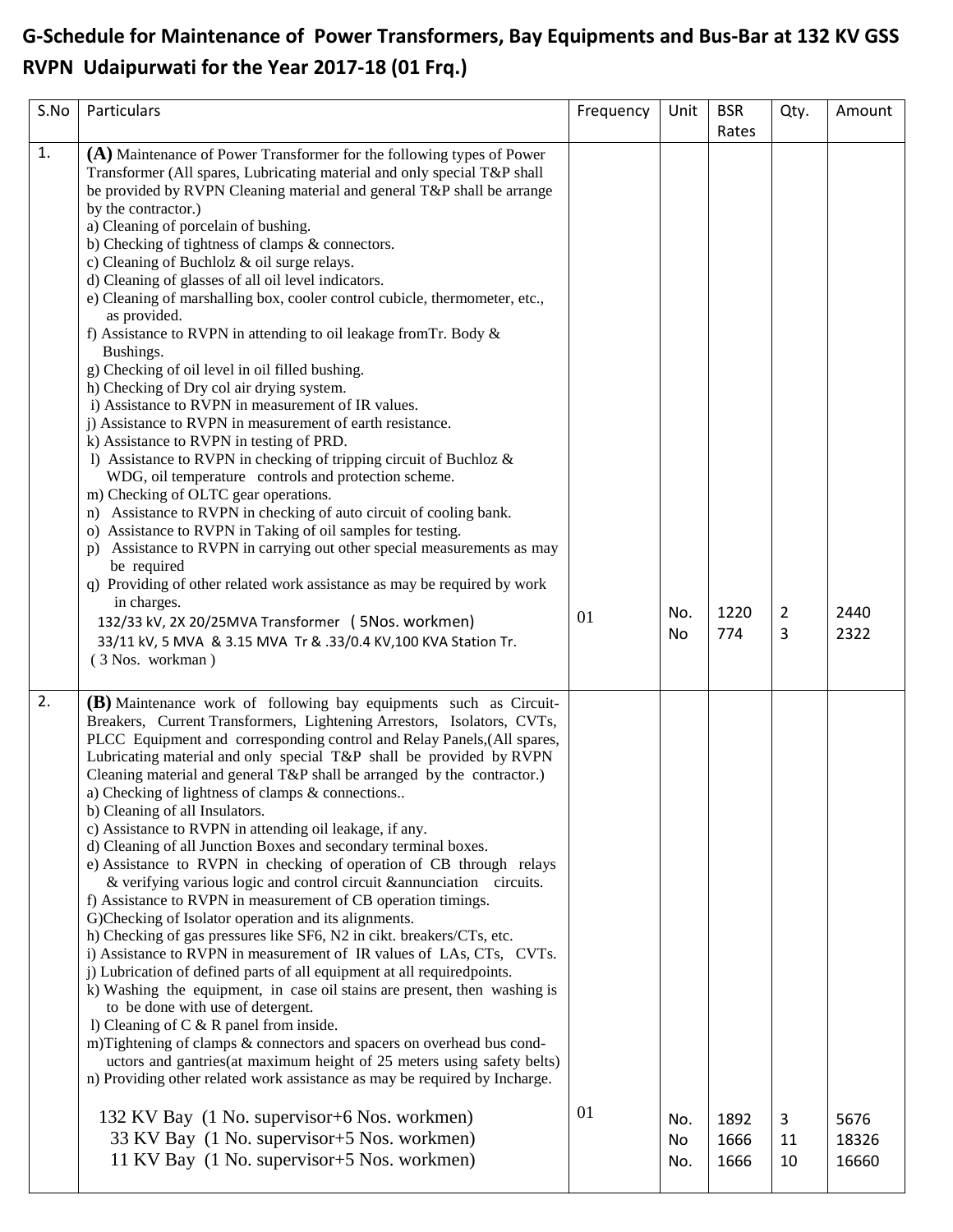| 3.                                                                                                  | ( C ) Providing work assistance as given below in Maintenance work of<br>Bus Bars of Various Voltage levels. (All spares, lubricating material and<br>only special T&P shall be provided by RVPN Cleaning material and<br>general T&P shall be arranged by the contractor.)<br>a) Tightening of clamps & connectors on overhead bus conductors and<br>gantiers (at a maximum height of 25 meters using safety belts.) Also<br>tightening of clamps / connectors of all bus side associated equipment.<br>b) Replacement of worn out clamp $&$ connectors of bus during work under<br>item No. $(a)$<br>c) Cleaning of all insulators of suspension and tension string of bus bars<br>and insulators of bus isolators, Bus CVT, s/PT's<br>d) checking of operations of Bus isolators and their alignment including<br>motorized operation.<br>e) Maintenance of operating mechanism & switches, etc.,<br>f) Lubrication of all moving parts.<br>g) Providing of other related work assistance as may be required by Work-<br>Incharge |    |                              |                      |             |                                  |  |  |
|-----------------------------------------------------------------------------------------------------|--------------------------------------------------------------------------------------------------------------------------------------------------------------------------------------------------------------------------------------------------------------------------------------------------------------------------------------------------------------------------------------------------------------------------------------------------------------------------------------------------------------------------------------------------------------------------------------------------------------------------------------------------------------------------------------------------------------------------------------------------------------------------------------------------------------------------------------------------------------------------------------------------------------------------------------------------------------------------------------------------------------------------------------|----|------------------------------|----------------------|-------------|----------------------------------|--|--|
|                                                                                                     | 132 KV Bus Section (1No. supervisor+4 Nos.workmen)<br>33 KV Bus Section (1No. supervisor+4 Nos.workmen)<br>11 kV Bus Section (1No. supervisor+4 Nos.workmen)                                                                                                                                                                                                                                                                                                                                                                                                                                                                                                                                                                                                                                                                                                                                                                                                                                                                         | 01 | No.<br>N <sub>0</sub><br>No. | 1446<br>1351<br>1351 | 4<br>4<br>4 | 5784<br>5404<br>5404             |  |  |
| Total $(A+B+C)$ in Rs.<br>Add Premium @ 60% on amount Rs. 62016<br><b>GRAND TOTAL AMOUNT IN Rs.</b> |                                                                                                                                                                                                                                                                                                                                                                                                                                                                                                                                                                                                                                                                                                                                                                                                                                                                                                                                                                                                                                      |    |                              |                      |             | 62016.00<br>37209.60<br>99225.60 |  |  |

 **Rs. 99225.60 Say Rs. 99226.00** 

 **( Rupees Ninety nine thousands two hundred and twenty six only )** 

盂 Assistant Engineer<br>132 KV GS.S. R.V.P.N.<br>UDIPURWATI